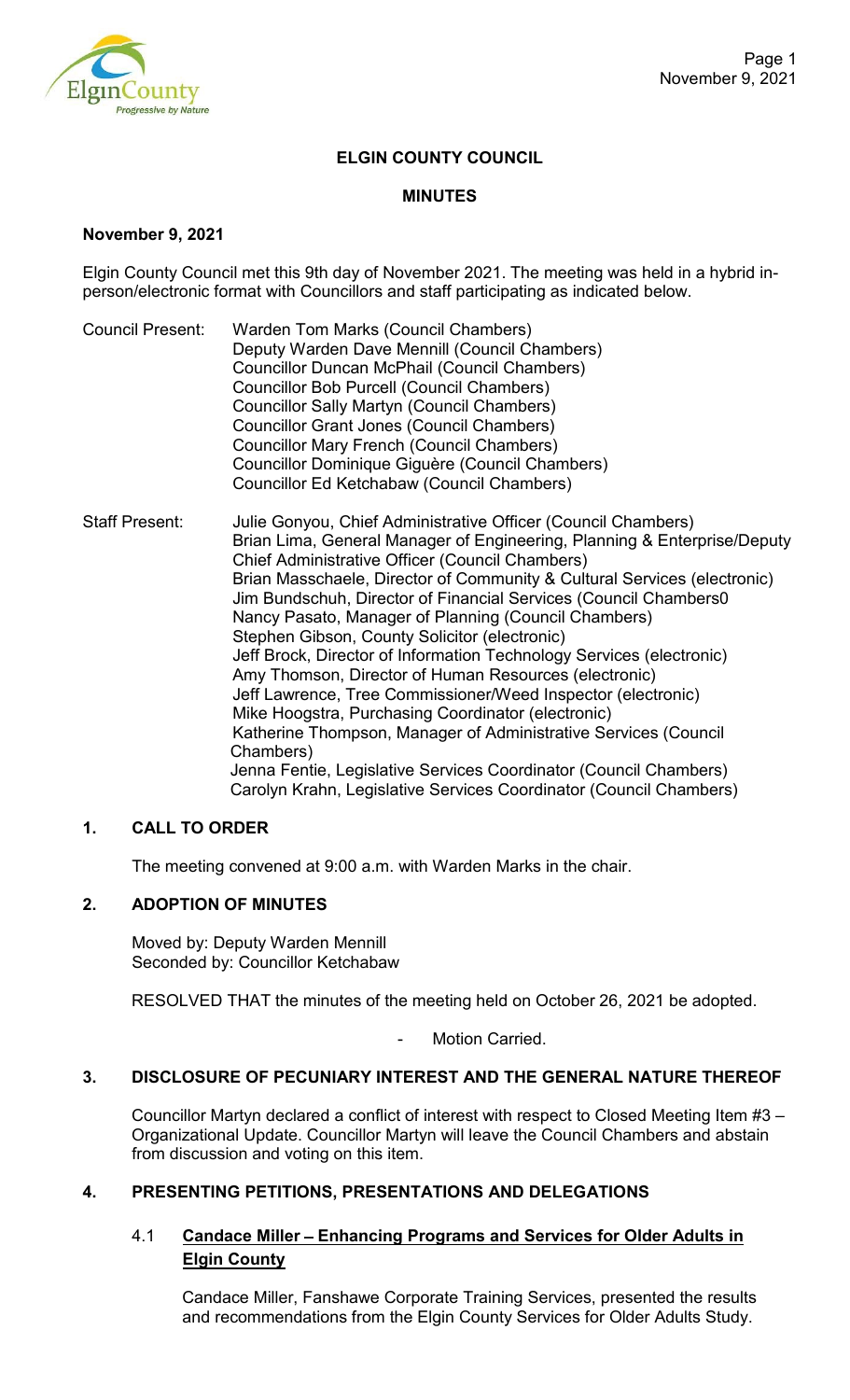Moved by: Councillor Jones Seconded by: Councillor Purcell

RESOLVED THAT the presentation from Candace Miller, Fanshawe Corporate Training Services, be received and filed.

Motion Carried.

### **5. COMMITTEE OF THE WHOLE**

Moved by: Councillor Martyn Seconded by: Councillor McPhail

RESOLVED THAT we do now move into Committee of the Whole Council.

Motion Carried.

# **6. REPORTS OF COUNCIL, OUTSIDE BOARDS AND STAFF**

## 6.1 **Warden's Activity Report (October) and COVID-19 Update – Warden Marks**

Warden Marks provided a summary of the County's response to the pandemic as well as a list of events and meetings he attended and organized on behalf of County Council.

Moved by: Councillor Ketchabaw Seconded by: Councillor French

RESOLVED THAT the November 3, 2021, report titled, *Warden's Activity Report (October) and COVID-19 Update* submitted by the Warden, be received and filed for information.

Motion Carried.

### 6.2 **Tree Commissioner/Weed Inspector Quarterly Report July – September 2021 – Tree Commissioner/Weed Inspector**

The Tree Commissioner/Weed Inspector provided a summary of weed inspection activity and activity related to the Elgin Woodlands Conservation By-Law for the period of July 1, 2021 to September 30, 2021.

Moved by: Councillor Ketchabaw Seconded by: Deputy Warden Mennill

RESOLVED THAT the report titled "Tree Commissioner/Weed Inspector Quarterly Report July – September 2021" from the Tree Commissioner/Weed Inspector, dated October 25, 2021 be received and filed for information.

Motion Carried.

#### 6.3 **Procurement Activity Report (July 1, 2021 to September 30, 2021) – Purchasing Coordinator**

The Purchasing Coordinator presented a report containing the details relevant to the exercise of delegated authority for all contracts awarded that exceeded \$15,000 for the period from July 1, 2021 to September 30, 2021.

Moved by: Councillor Jones Seconded by: Councillor Giguère

RESOLVED THAT the October 29, 2021 report titled, Procurement Activity Report (July 1, 2021 to September 30, 2021), submitted by the Purchasing Coordinator, be received and filed for information.

Motion Carried.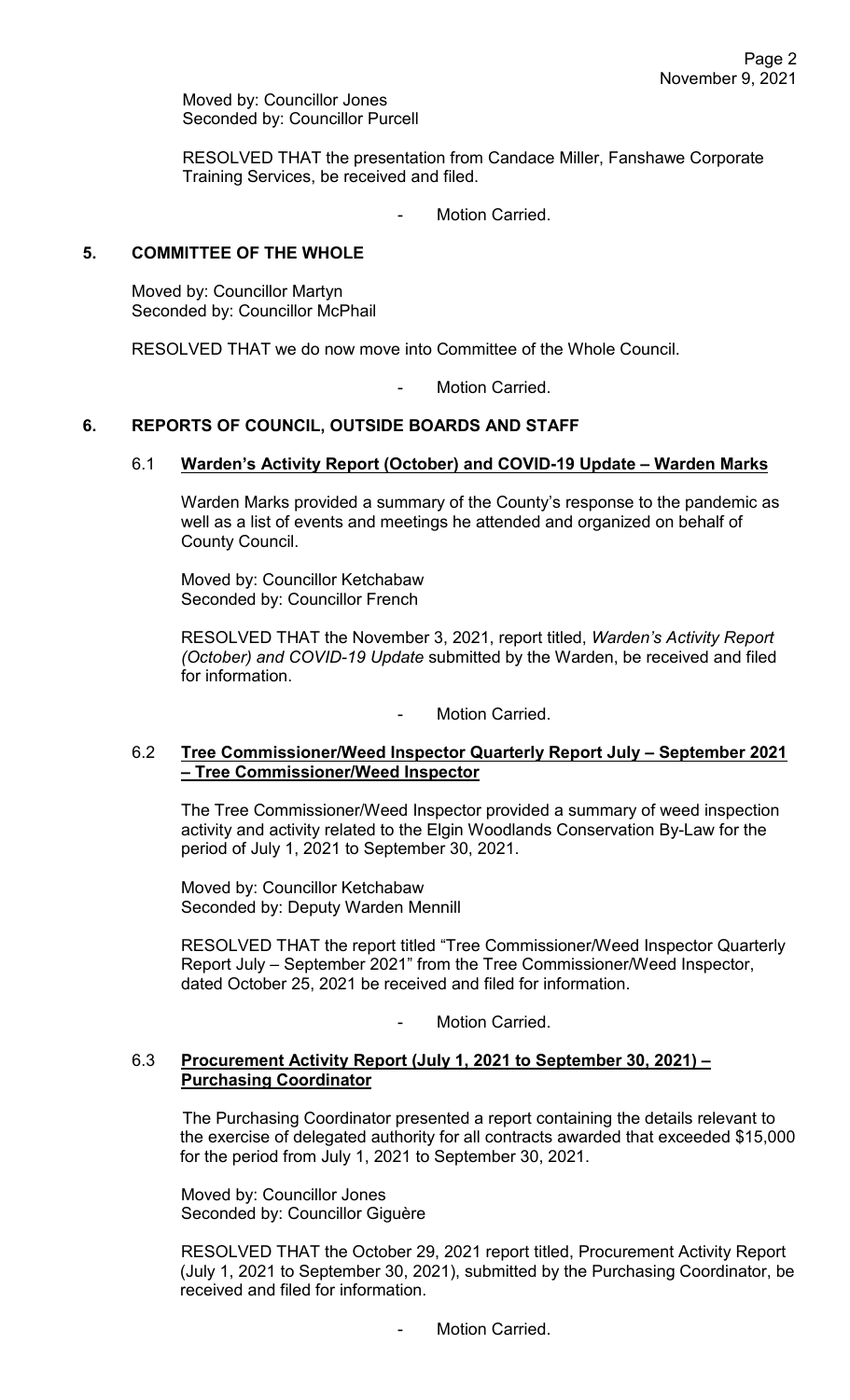### 6.4 **2021 3rd Quarter Performance – Director of Financial Services**

The Director of Financial Services presented the 3<sup>rd</sup> Quarter Performance report. The report shows a favourable performance of \$385,000, which brings the year-todate performance to \$787,000.

Moved by: Councillor Martyn Seconded by: Deputy Warden Mennill

RESOLVED THAT the November 9, 2021, report titled, 2021 3rd Quarter Performance, submitted by the Director of Financial Services, be received and filed for information.

Motion Carried.

### 6.5 **Approval for Official Plan Amendment No. 11, Part of Lot 5, South side of Smith, Part of Lot 5, North Side of Erie, Geographic Village of Port Stanley, now Municipality of Central Elgin – Manager of Planning**

The Manager of Planning reviewed File No. CE OPA 11-21 and found that the proposed Official Plan Amendment is consistent with the Provincial Policy Statement 2020 and conforms to the County of Elgin Official Plan.

Moved by: Councillor Martyn Seconded by: Councillor Jones

RESOLVED THAT Council approves Official Plan Amendment No.11 to the Municipality of Central Elgin Official Plan, File No. CE OPA 11-21; and,

THAT staff be directed to provide notice of this decision in accordance with the Planning Act.

Motion Carried.

#### 6.6 **Contract Award - Administration Building - Accessibility Elevator Addition and Basement Public Accessibility Washroom and Elevator Decommissioning Project – General Manager of EPE/Deputy CAO**

The General Manager of Engineering, Planning, and Enterprise/Deputy CAO presented the bid results for the Administration Building - Accessibility Elevator Addition and Basement Public Accessibility Washroom and Elevator Decommissioning Project.

Moved by: Councillor McPhail Seconded by: Deputy Warden Mennill

RESOLVED THAT the report "Contract Award - Administration Building - Accessibility Elevator Addition and Basement Public Accessibility Washroom and Elevator Decommissioning Project" be received for information, and;

THAT Elgin Contracting and Restoration Ltd. be selected for the Administration Building Accessibility Elevator Addition and Basement Public Accessibility Washroom and Elevator Decommissioning Project, Tender No. 2021-T27-RB at a total price of \$4,617,000.00 (exclusive of HST); and,

THAT the Warden and Chief Administrative Officer be authorized to sign the respective contract.

Motion Carried.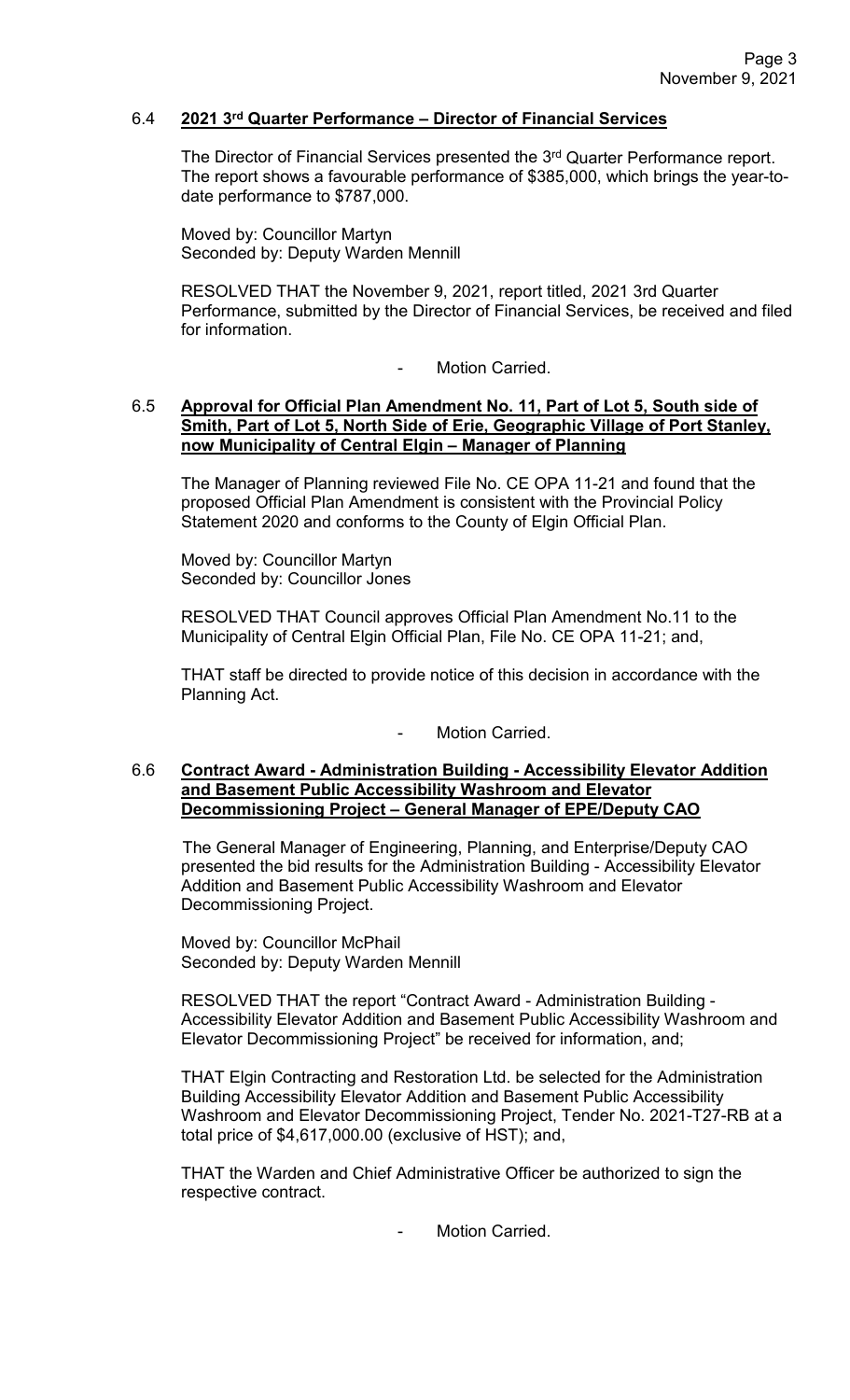## 6.7 **Completed Services for Older Adults Study – Legislative Services Coordinator**

The Legislative Services Coordinator presented the final report and recommendations from the Services for Older Adults Study.

Moved by: Councillor Purcell Seconded by: Councillor Giguère

RESOLVED THAT the report titled "Completed Services for Older Adults Study" from the Legislative Services Coordinator, dated November 3, 2021, be received and filed.

Motion Carried.

### 6.8 **Increase in Billing Rate – County Prosecutor – Chief Administrative Officer**

The Chief Administrative Officer presented a report regarding the billing rate of the County Prosecutor.

Moved by: Councillor Jones Seconded by: Councillor McPhail

RESOLVED THAT Elgin County Council authorize an increase in the Billing Rate for the County Prosecutor to \$155.00 per hour, effective January 1, 2022; and

THAT the Chief Administrative Officer be directed to send notification of this increase to Elgin's Local Municipal Partners, the City of St. Thomas, and any other entity to whom prosecution services are rendered.

#### Motion Carried.

#### 6.9 **COVID-19 Emergency Team Planning – October Update – Chief Administrative Officer**

The Chief Administrative Officer provided an update on the County's COVID-19 response.

Moved by: Councillor French Seconded by: Councillor Ketchabaw

RESOLVED THAT the November 3, 2021, report titled, "COVID-19 Emergency Team Planning – October Update", submitted by the Chief Administrative Officer, be received and filed for information.

Motion Carried.

#### **7. COUNCIL CORRESPONDENCE**

#### 7.1 **Items for Consideration**

- 7.1.1 CUPE Ontario with a letter regarding their concerns with OMERS' investment performance and asking Council to pass a motion calling for a third-party expert review of OMERS.
- 7.1.2 The Municipality of Dutton Dunwich with a letter requesting that the County of Elgin perform a study to determine the feasibility of a PXO on Currie Road near Mary Street in Dutton.

Moved by: Councillor Jones Seconded by: Councillor McPhail

RESOLVED THAT staff be directed to perform a study to determine the feasibility of a PXO on Currie Road near Mary Street in Dutton.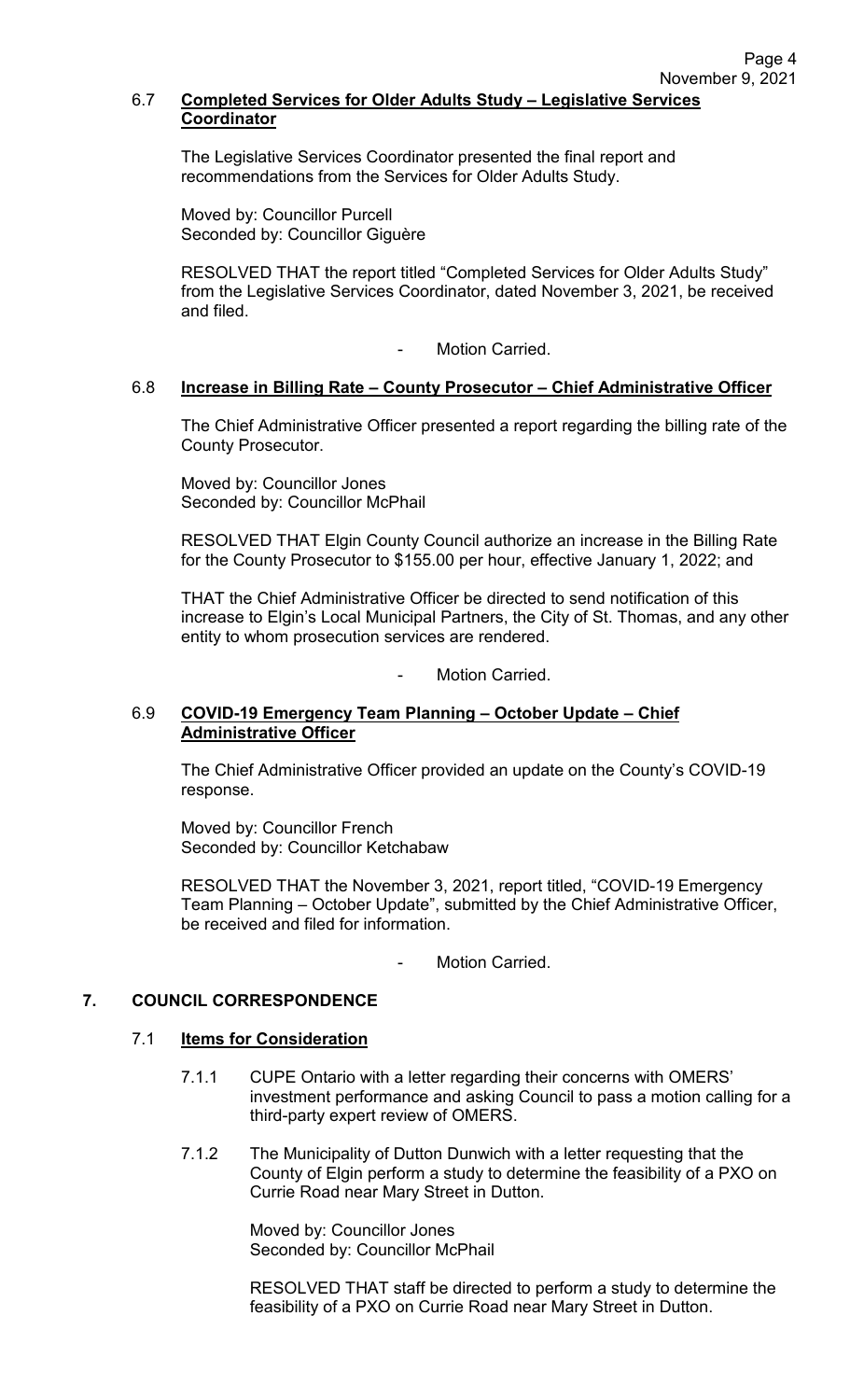- Motion Carried.
- 7.1.3 The Joint Accessibility Advisory Committee with a letter regarding accessible parking on Furnival Road in Rodney.

Moved by: Councillor Giguère Seconded by: Councillor Ketchabaw

RESOLVED THAT Correspondence Items #7.1.1 – 7.1.3 be received and filed.

Motion Carried.

### 7.2 **Items for Information (Consent Agenda)**

- 7.2.1 MPP Yurek with an announcement regarding the expansion of community paramedicine for long-term care in Elgin County.
- 7.2.2 County of Elgin Homes with their November 2021 Newsletter.
- 7.2.3 County of Elgin with an invitation for their Housing and Homelessness Forum.

Moved by: Councillor Jones Seconded by: Councillor French

RESOLVED THAT Correspondence Items #7.2.1 – 7.2.3 be received and filed.

Motion Carried.

### **8. OTHER BUSINESS**

#### 8.1 **Statements/Inquiries by Members**

Councillor Ketchabaw requested Council's endorsement to submit a ministerial delegation request regarding gas tax properties at the Ontario Good Roads Association Conference or the Rural Ontario Municipal Association Conference.

#### 8.2 **Notice of Motion**

None.

#### 8.3 **Matters of Urgency**

 8.3.1 Disaster Mitigation & Adaptation Fund Application – Letter of Support Request from the Municipality of Central Elgin

> With the consent of Council, the Chief Administrative Officer presented a request from the Municipality of Central Elgin that the County of Elgin provide a letter of support for Central Elgin's application to the Disaster Mitigation & Adaptation Fund.

Moved by: Councillor Purcell Seconded by: Councillor French

RESOLVED THAT the Warden be directed to provide a letter of support for the Municipality of Central Elgin's Disaster Mitigation and Adaptation Fund (DMAF) application for shoreline and harbour protection works in addition to storm sewer capacity and control enhancements.

Motion Carried.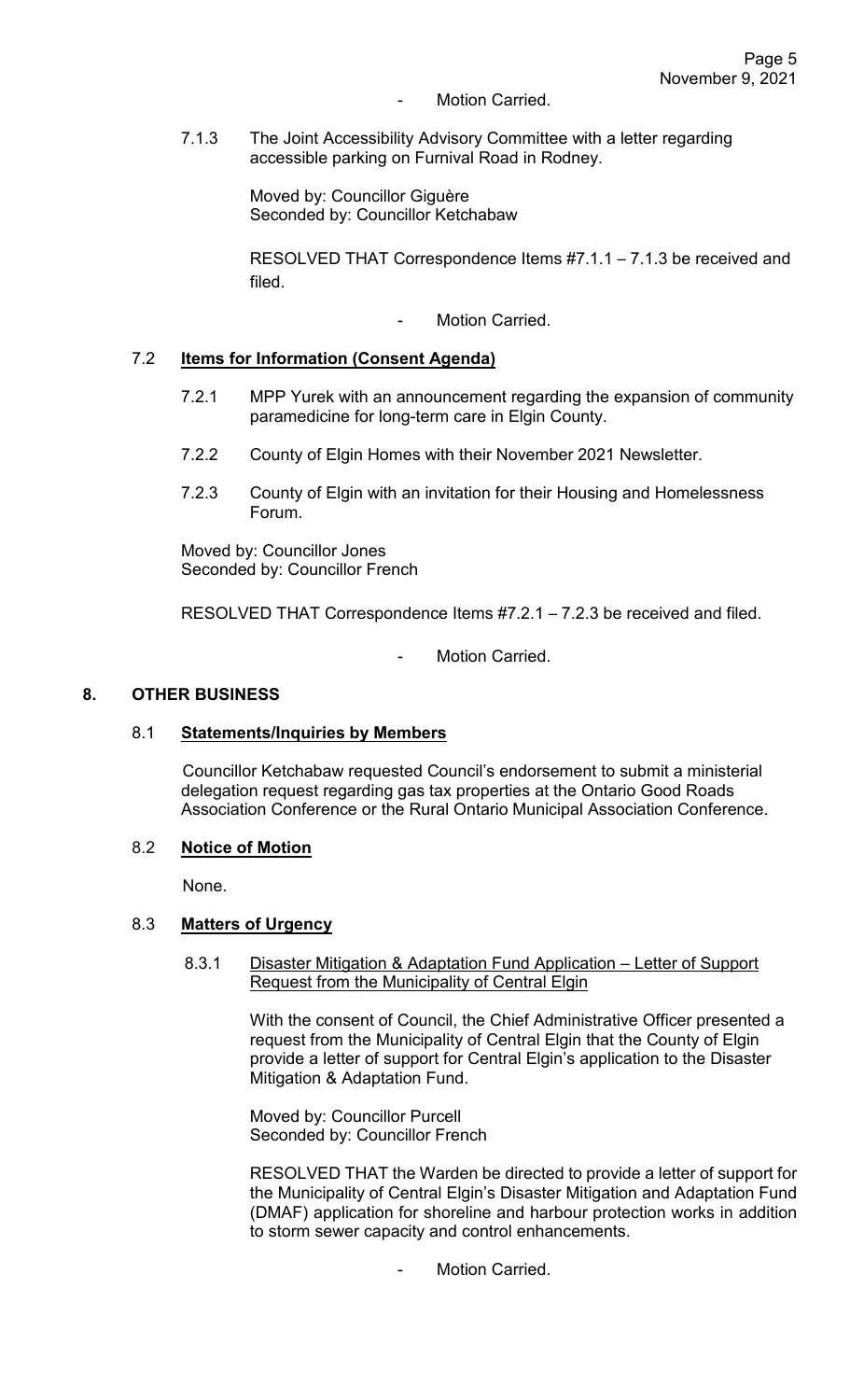## **9. CLOSED MEETING ITEMS**

Moved by: Councillor Ketchabaw Seconded by: Councillor Giguère

RESOLVED THAT we do now proceed into closed meeting session in accordance with the Municipal Act to discuss the following matters under Municipal Act Section 239 (2):

#### In-Camera Item #1

*(k) a position, plan, procedure, criteria or instruction to be applied to any negotiations carried on or to be carried on by or on behalf of the municipality or local board* – Purchasing.

### In-Camera Item #2

*(k) a position, plan, procedure, criteria or instruction to be applied to any negotiations carried on or to be carried on by or on behalf of the municipality or local board* – Shared Services.

### In-Camera Item #3

*(b) personal matters about an identifiable individual, including municipal or local board employees; (d) labour relations or employee negotiations* – Organizational Update

Motion Carried.

Councillor Martyn left the meeting after Closed Meeting Items #1-2.

# **10. MOTION TO RISE AND REPORT**

Moved by: Councillor Purcell Seconded by: Councillor French

RESOLVED THAT we do now rise and report.

Motion Carried.

In-Camera Item #1 – Purchasing

Moved by: Councillor Jones Seconded by: Deputy Warden Mennill

RESOLVED THAT the report be received; and

THAT staff proceed as directed.

- Motion Carried.

In-Camera Item #2 – Shared Services

Moved by: Councillor Giguère Seconded by: Councillor Ketchabaw

RESOLVED THAT staff proceed as directed.

Motion Carried.

In-Camera Item #3 – Organizational Update

Moved by: Councillor French Seconded by: Councillor Jones